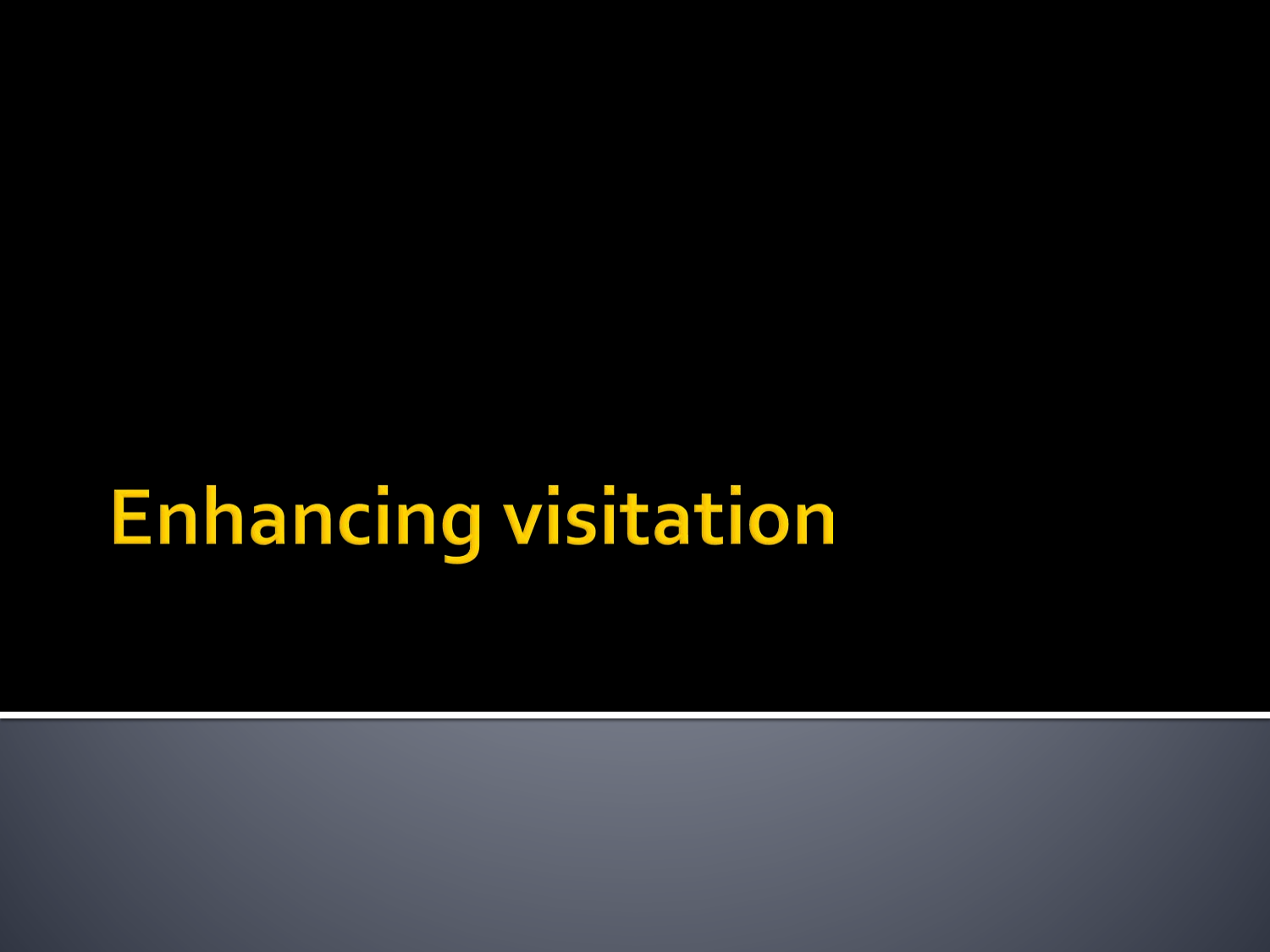# **Objectives**

- 1. Strengthened relationship between foster and birth mother
- 2. Birth parent feels less rejected by child
- 3. Birth parent shows increased synchrony and delight with child

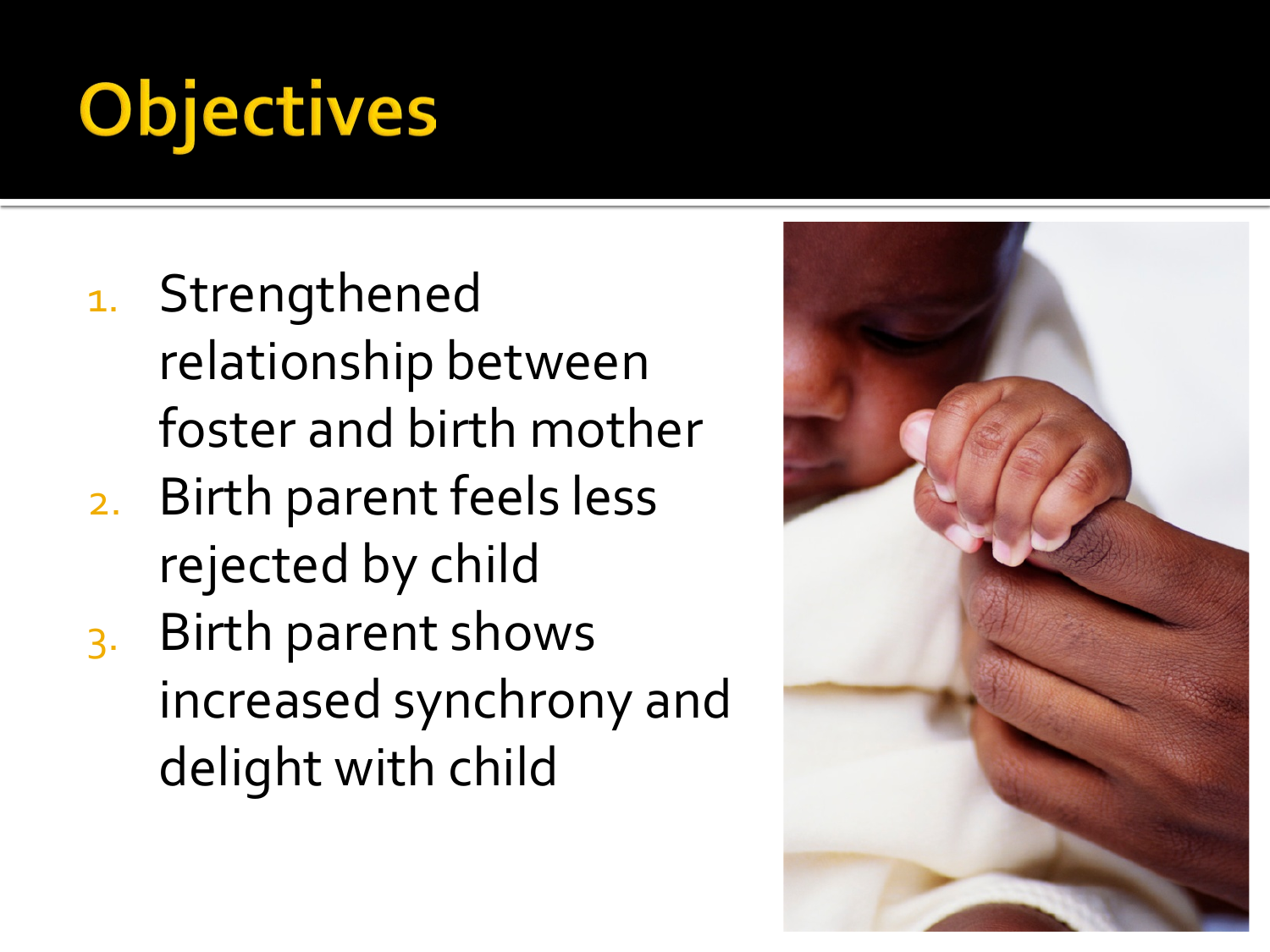## Why these are important targets

- Birth mother rejection by child
	- (show YOU DON'T CARE video) Insert here
	- Critical that she be able to re-interpret child's behavioral signals (not feel too rejected)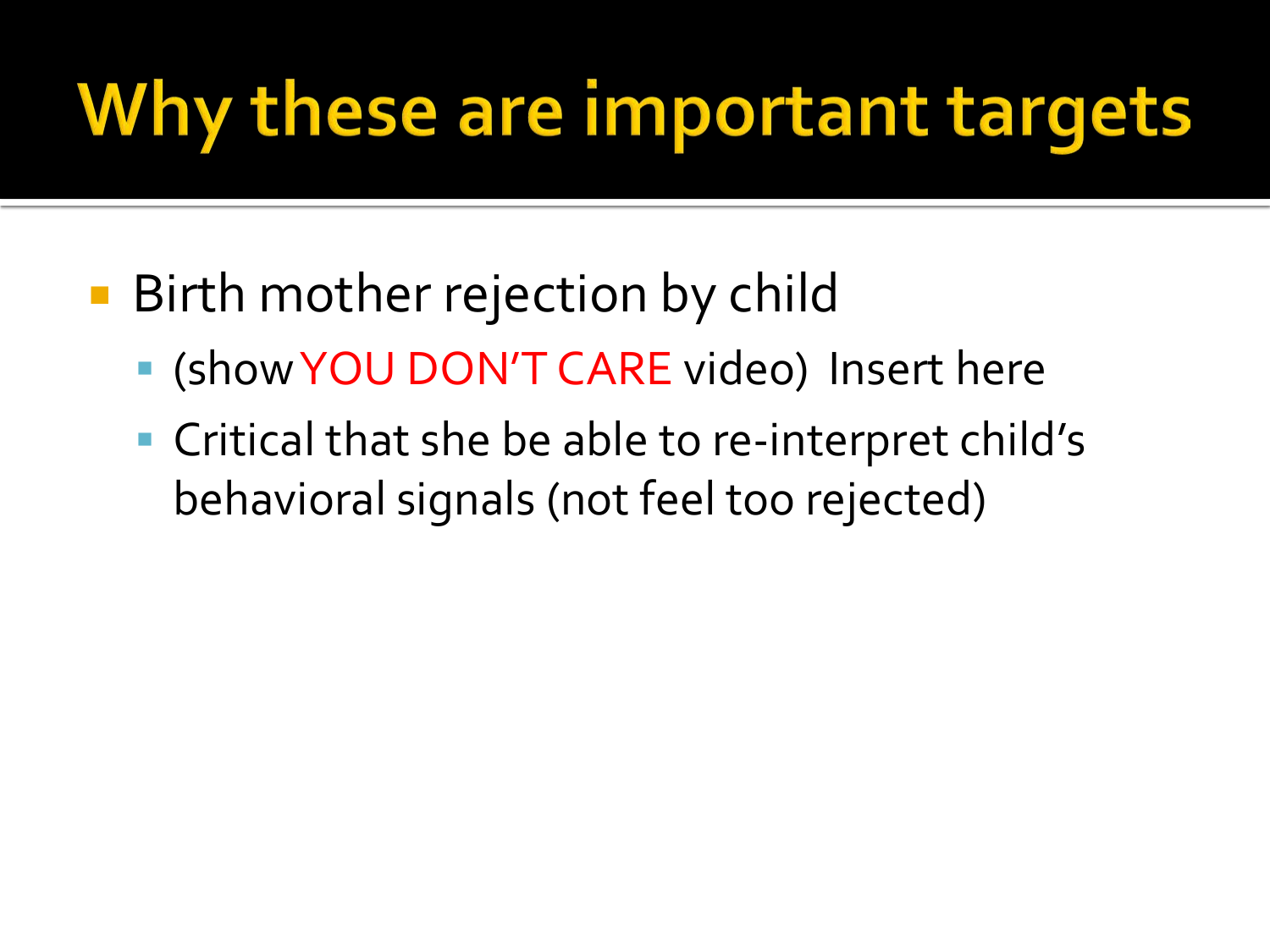# Why these are important targets

- **Following the lead/synchrony:** 
	- When parents follow children's lead, children have better:
		- **Behavioral control (Raver, 1996)**
		- **Attention**
		- Cortisol regulation (Bernard et al., in 2013)
		- **Telomere length (Asok, Bernard, et al., in press)**

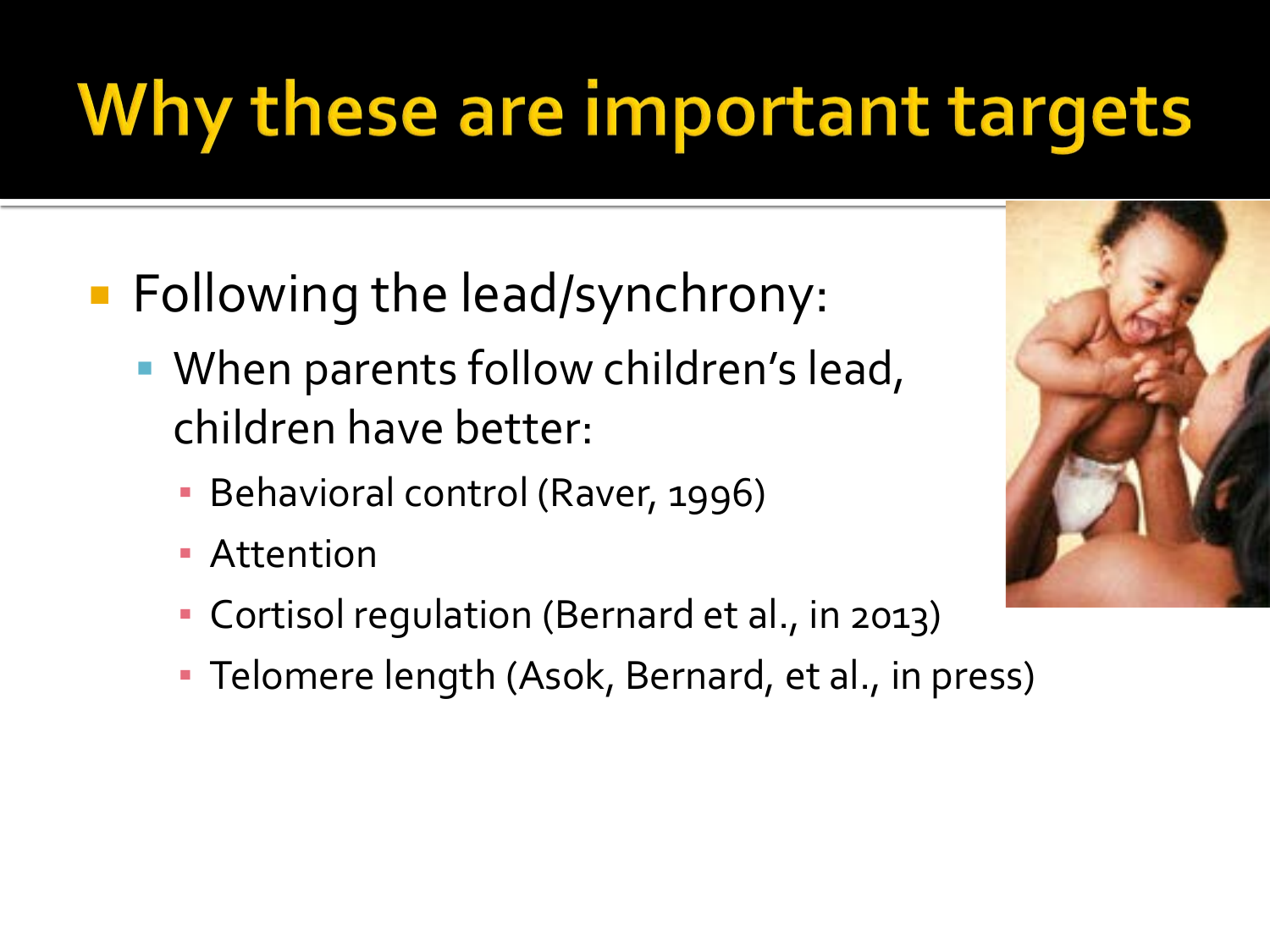# **Order of videos**

- Book (Following)
- **Book (Not following)**
- Testa
- What we found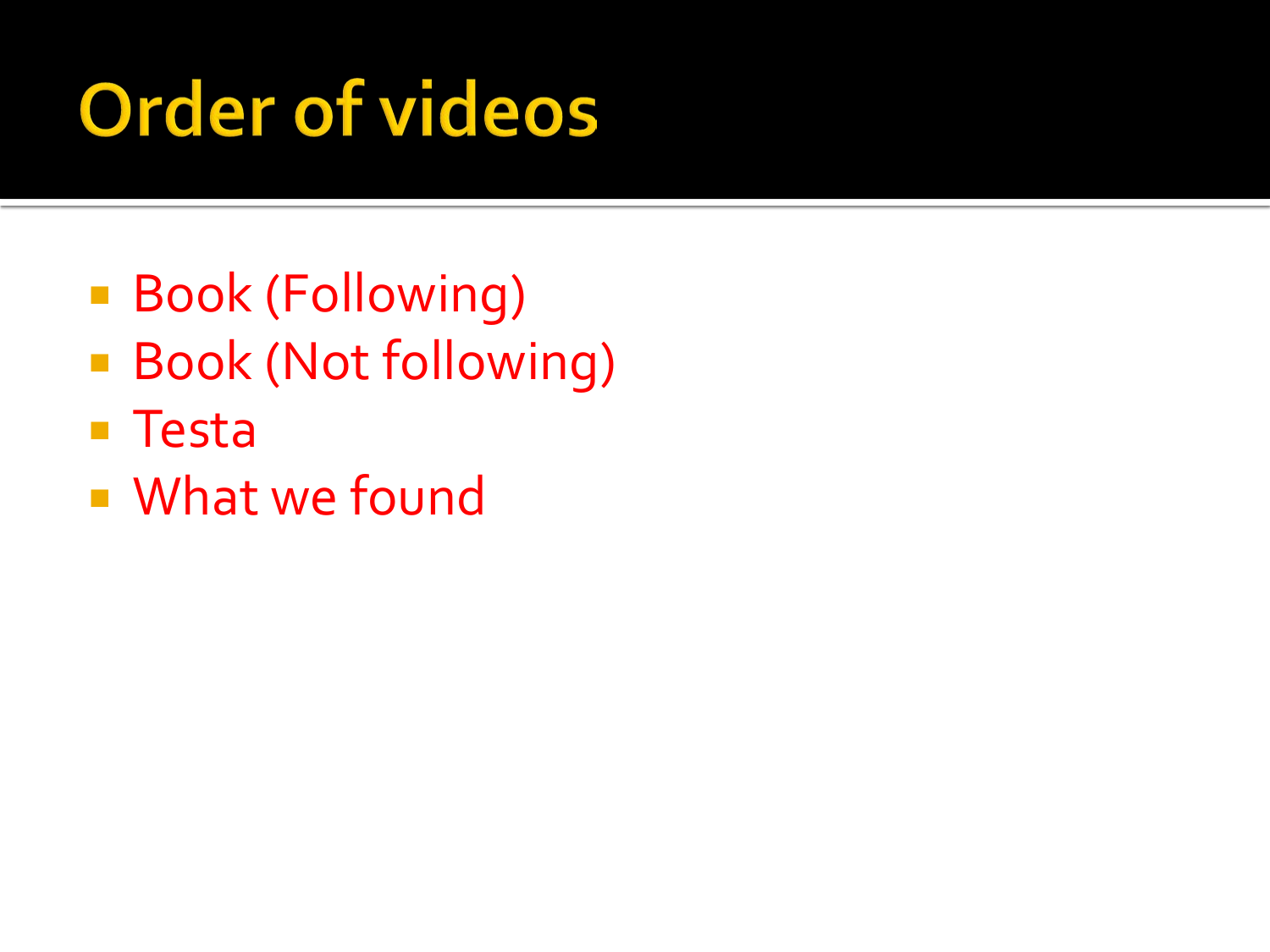#### **Structure**

- 5 sessions
- Who is there?
	- Mentor (for pre-visit interventions with birth parent)
	- Foster parent
	- Birth parent
	- Child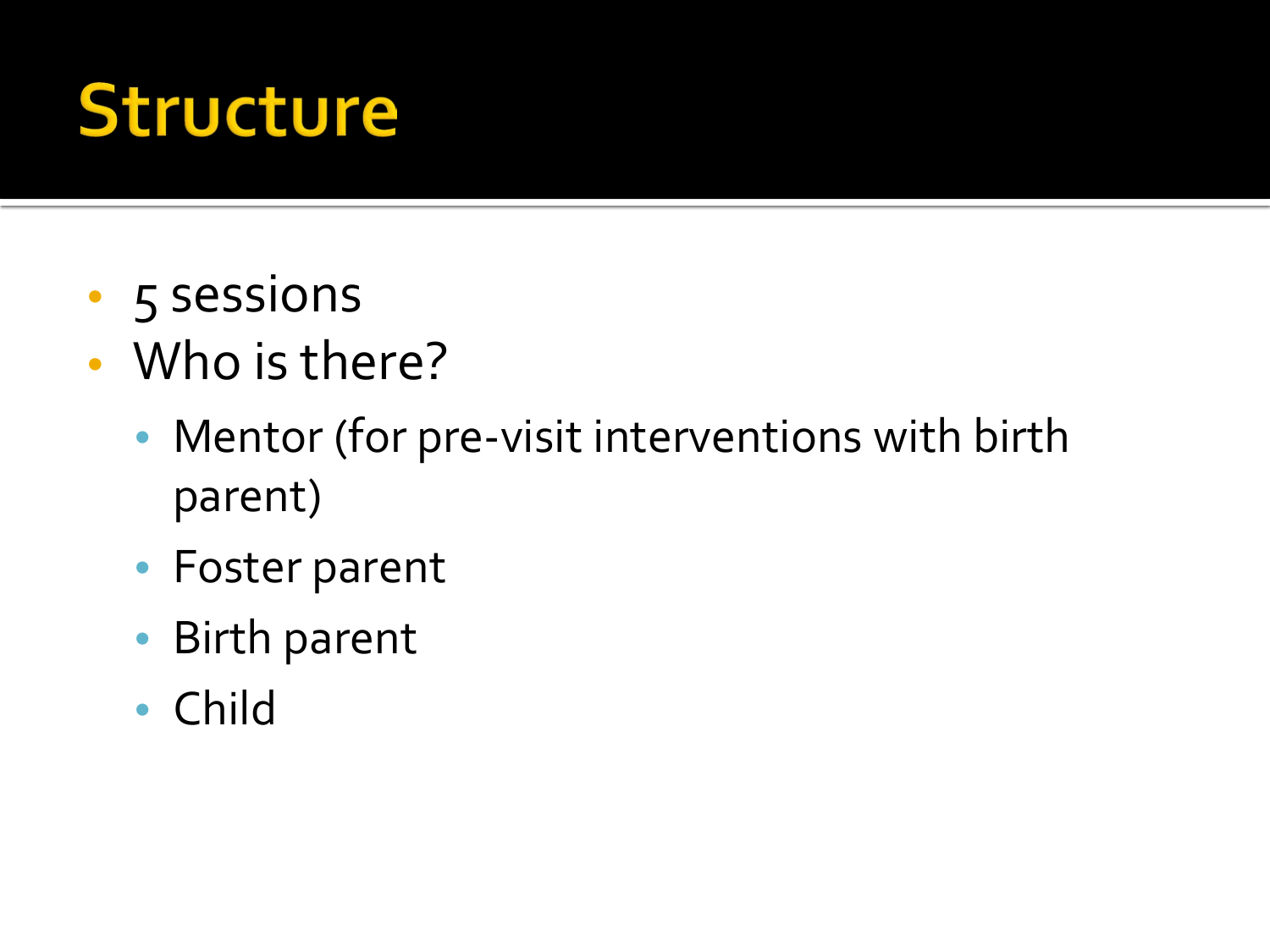#### **Structure continued**

- 15 minutes prior to each visit (described in following slides)
- Visits include foster mother, birth mother, child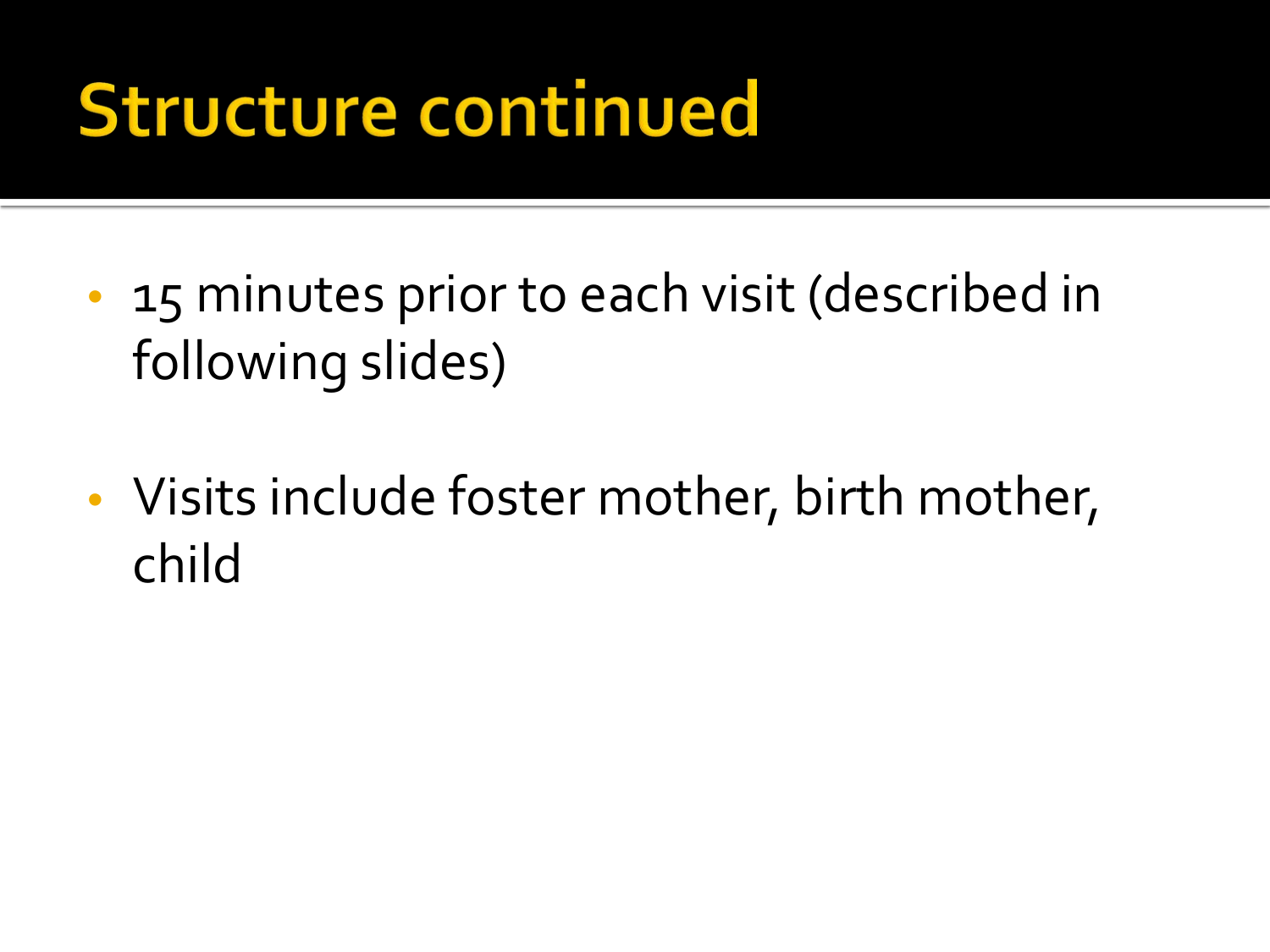# Objectives of session 1

- 1. Birth mother feels somewhat respected and supported by foster parent
- 2. Birth parent does not feel overly rejected by child
- 3. The first visit is reasonable (non-traumatic, parent doesn't pull child, etc.)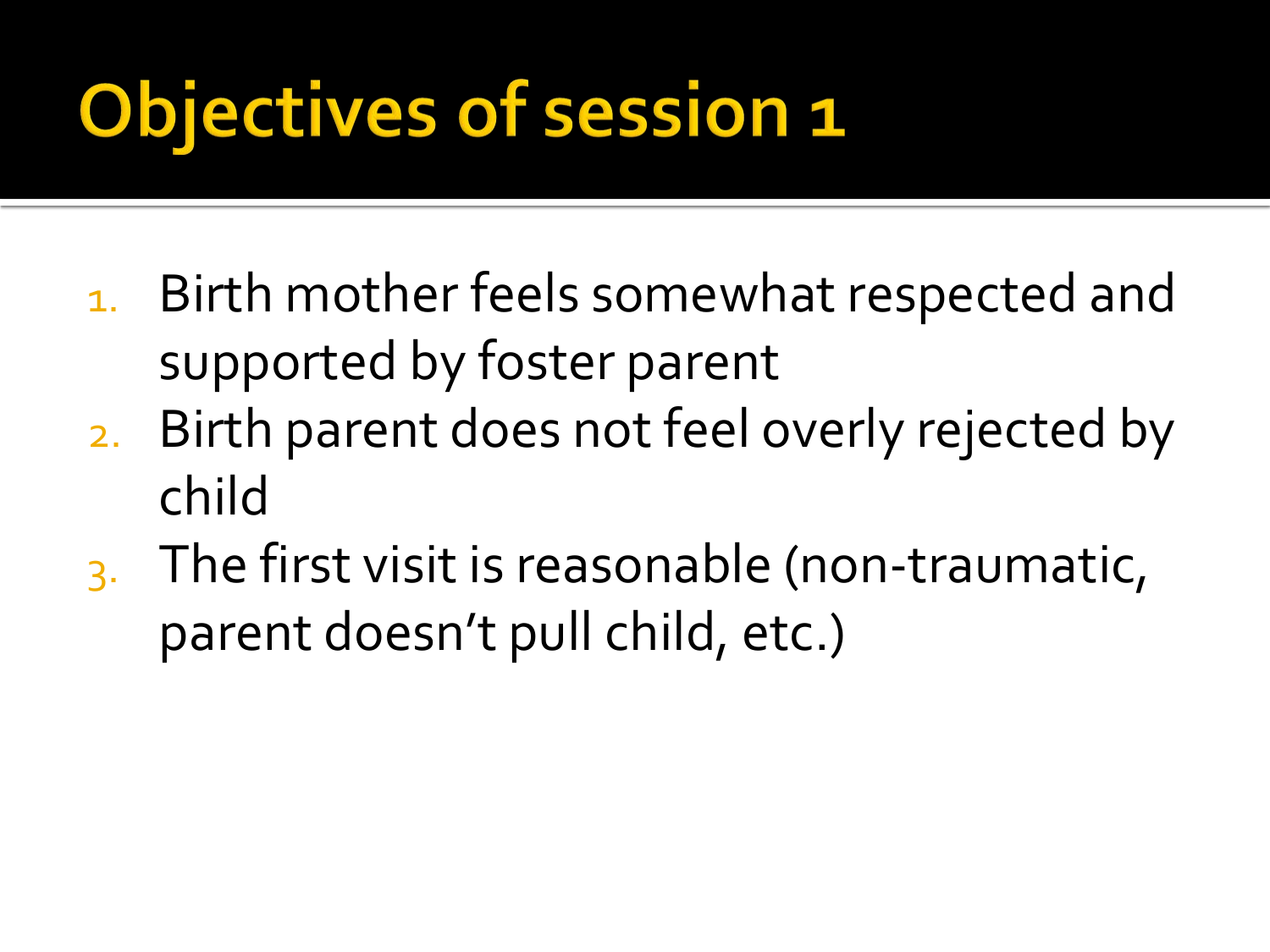#### Session 1: Birth parent not feeling rejected by child

- **Focus of pre-session 1 intervention** 
	- Description (Mary will run through)
	- **Video (Mary will describe)**

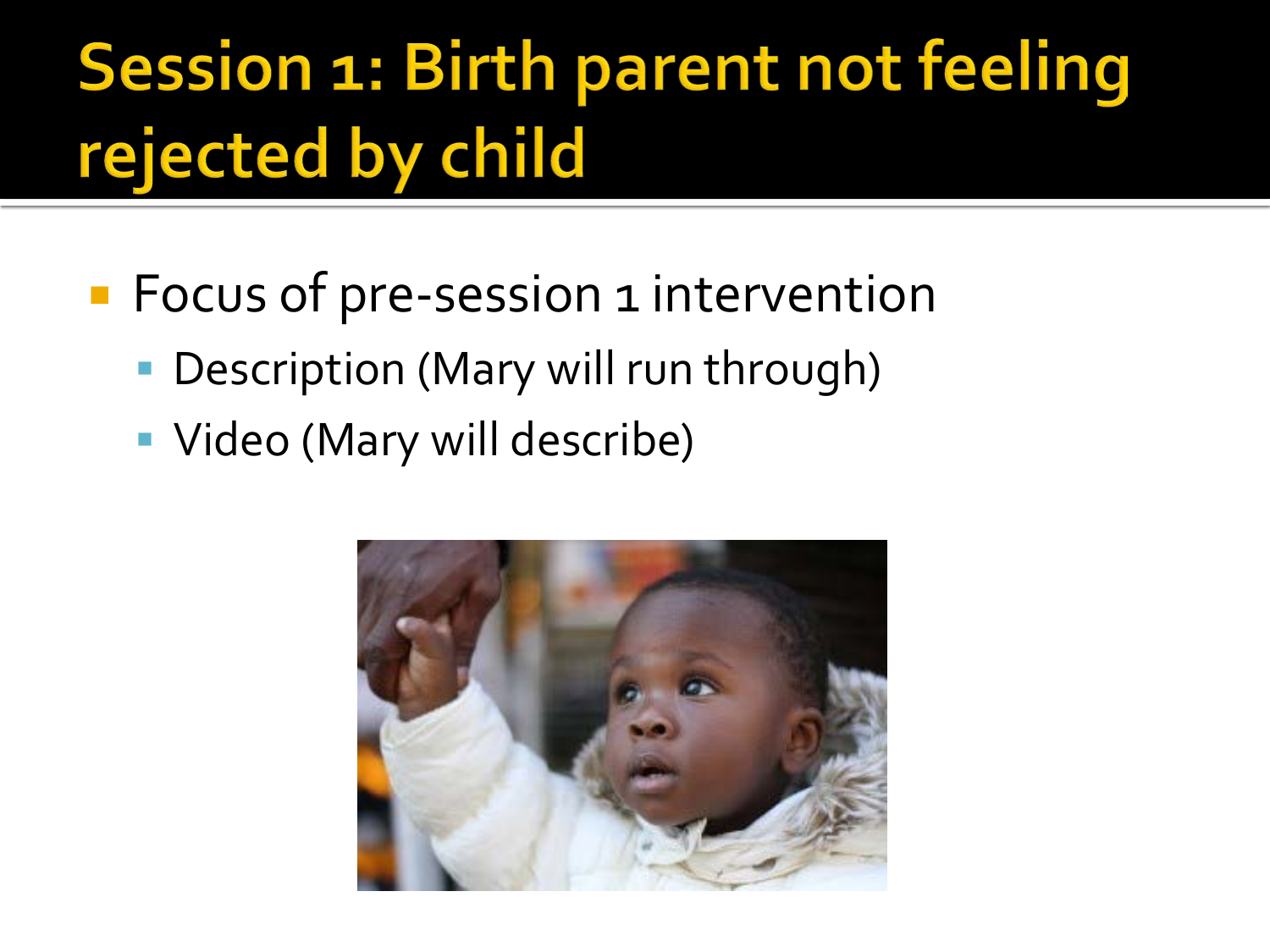#### **Session 1 continued**

- **Description "Child may not come directly to you** because he or she has been separated. Not because foster parent has said anything to child to push away. It's just that children depend on who they're with. Once reunited, will come to you again."
- Video "I want to show you a video of a child who has been with his grandmother for a week. Look at what happens when he sees his birth mother." (Show video of child shying away.) "What did you notice?"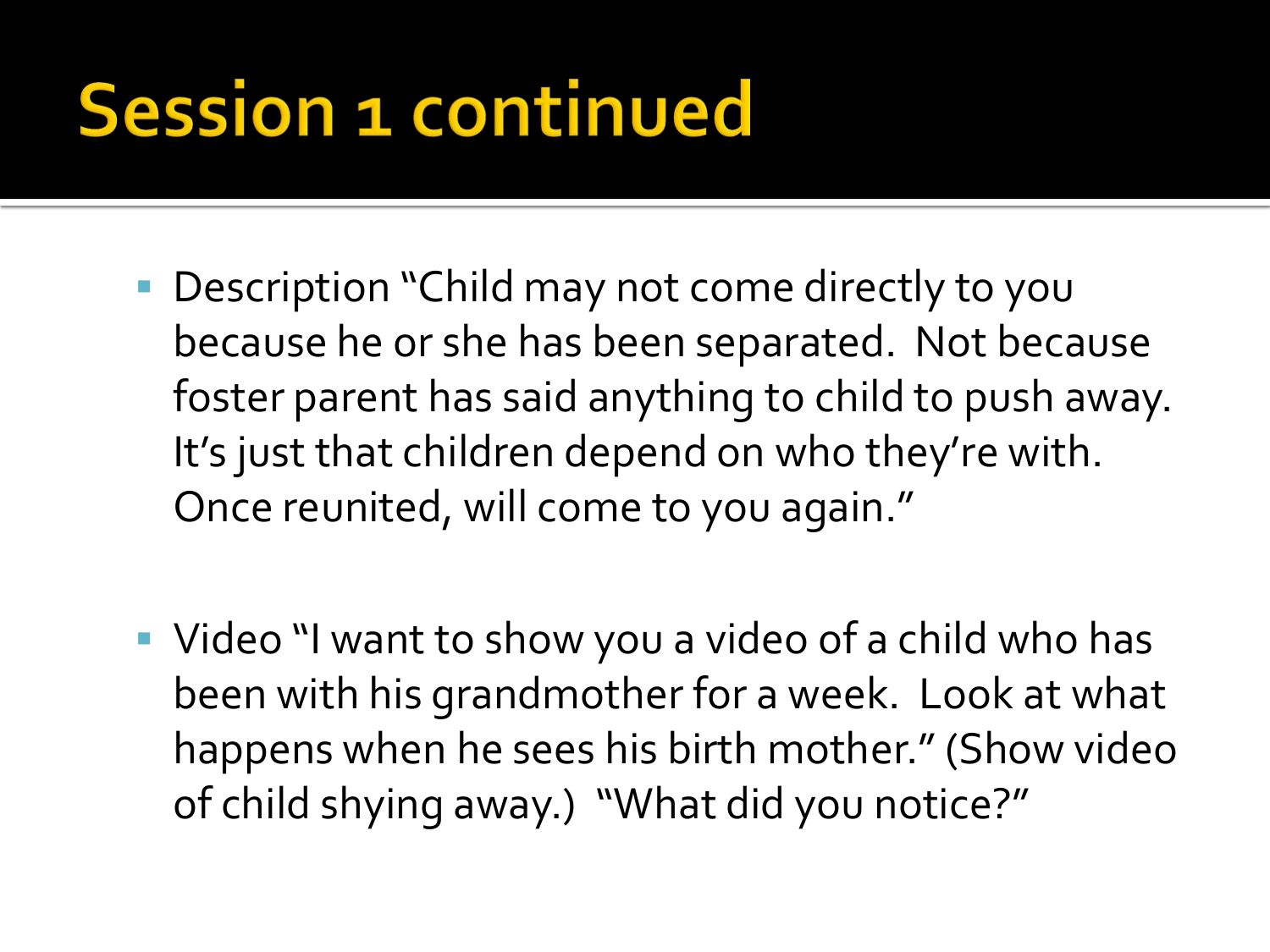#### **Session 1 continued**

- "Yes, he backed away!
- **You can imagine that the mother may feel really** rejected by the child.
- **She may also wonder if the grandmother said** something negative about her, but this is just how kids often react when they haven't seen their moms for awhile.
- But remember, once the child is living with her for a few days, he'll be able to turn to her again."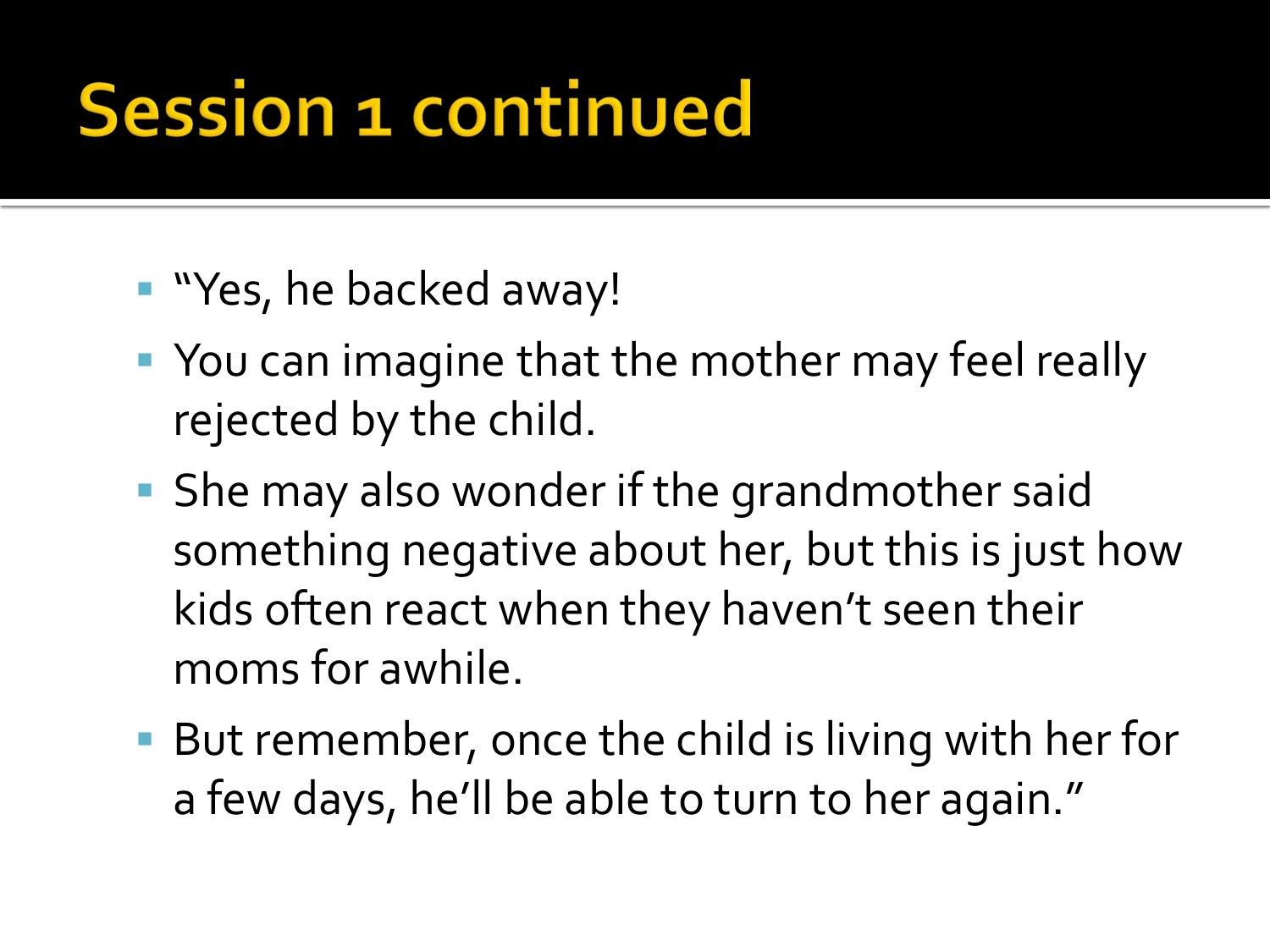#### **Session 1 continued**

- So, it's important to keep in mind that your child may not turn toward you today.
- It's not that he doesn't love you  $-$  it's just been a few days (or however long – make specific).

**I've got some suggestions** for you to make this easier.

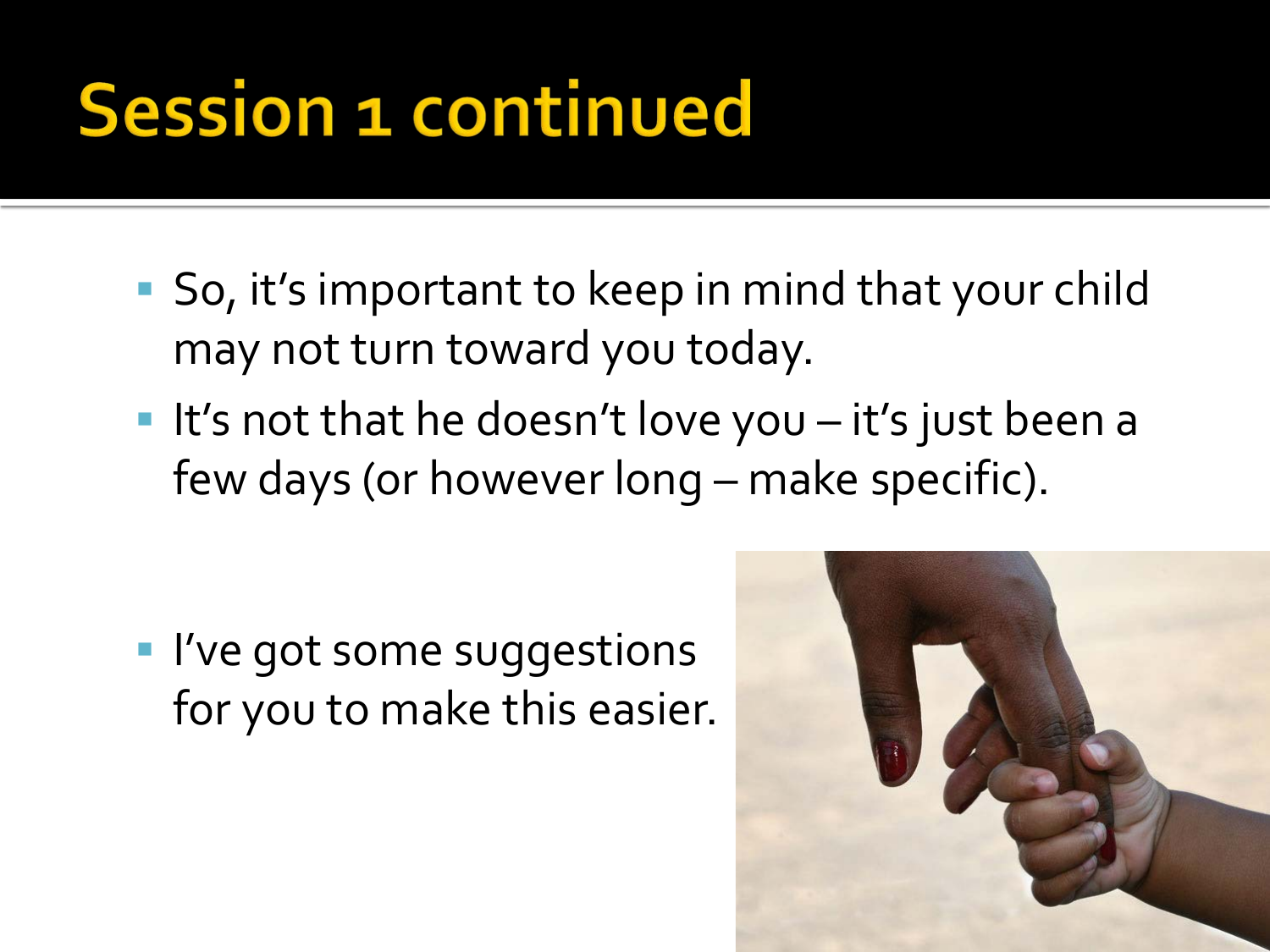### **Session 1: Video**

- Show video of a birth mother sitting on floor in room with a bag of toys
- **Foster mother some distance away with child** who is wary
- Birth mother takes several toys out and offers interesting toy to child (patient, not pushy, etc.)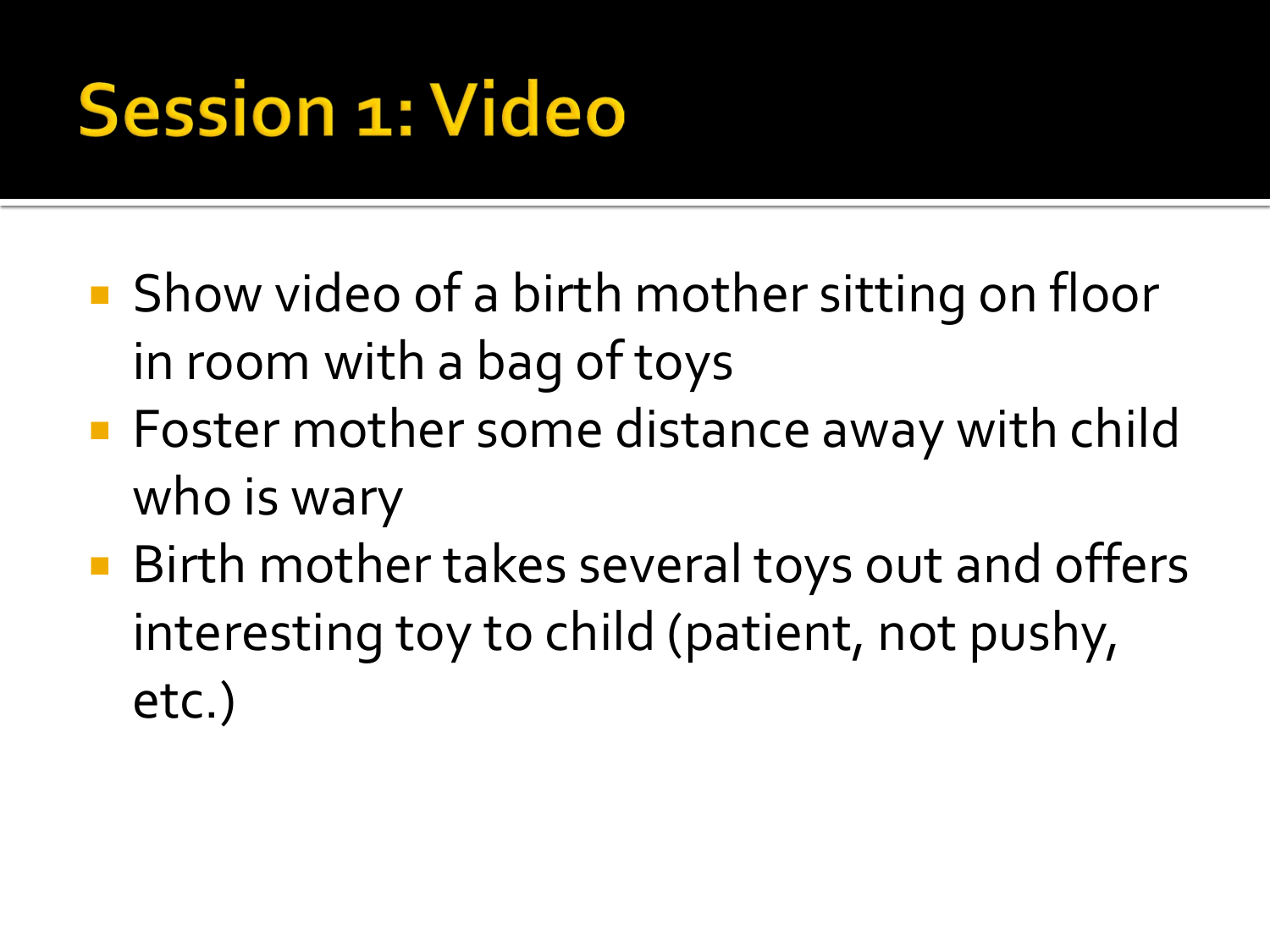#### Session 1: Introducing following the lead

- **Parents often worry about teaching their** children things, or wanting to be exciting play partners.
- What we have found is that just following your child's lead is the most fun for your child
- We'll talk more about this next time, but just watch this parent and notice how she just does whatever her child does – and how much fun that is for the child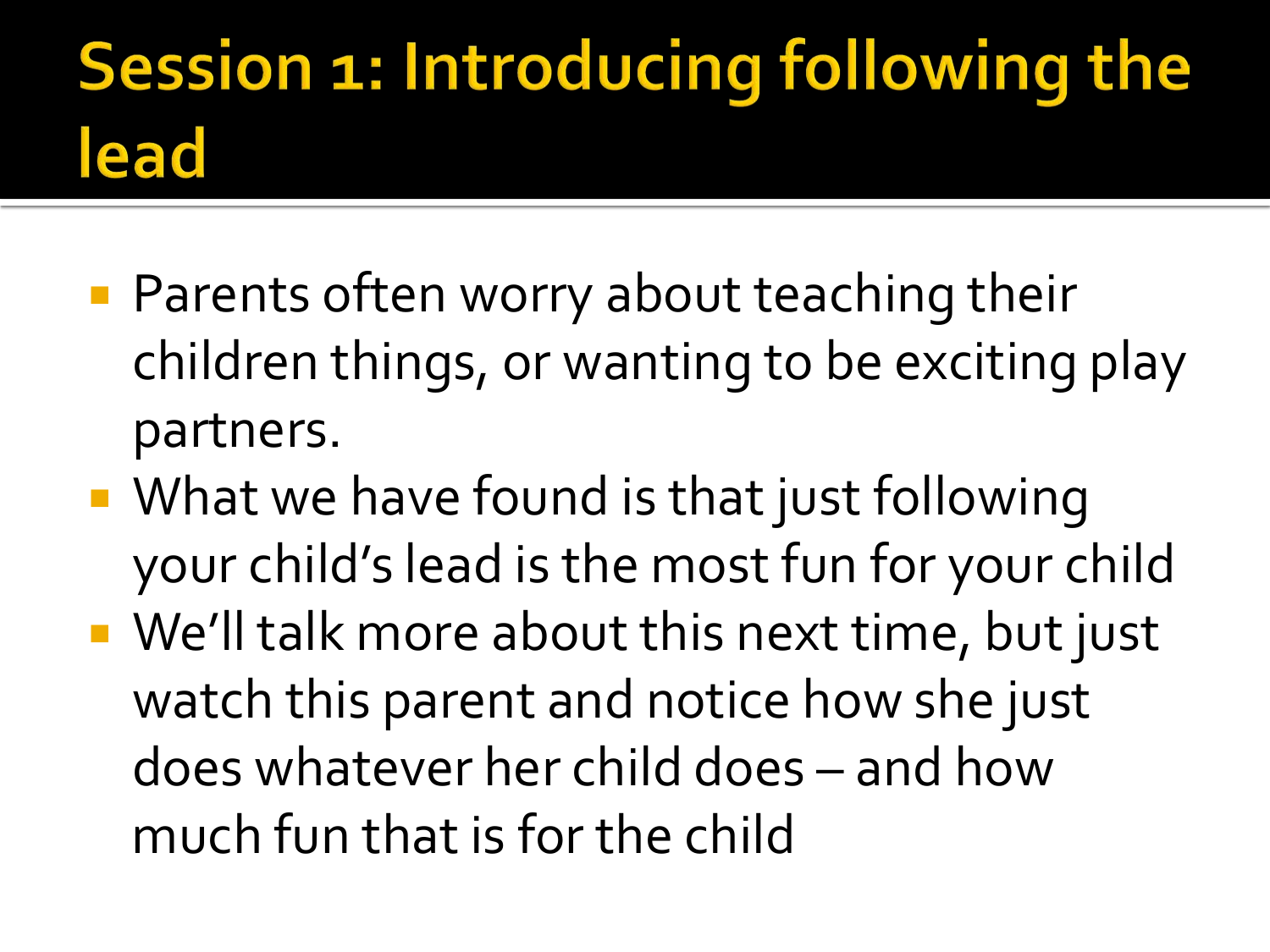## **Session 2 and beyond**

#### **More work on following the lead**

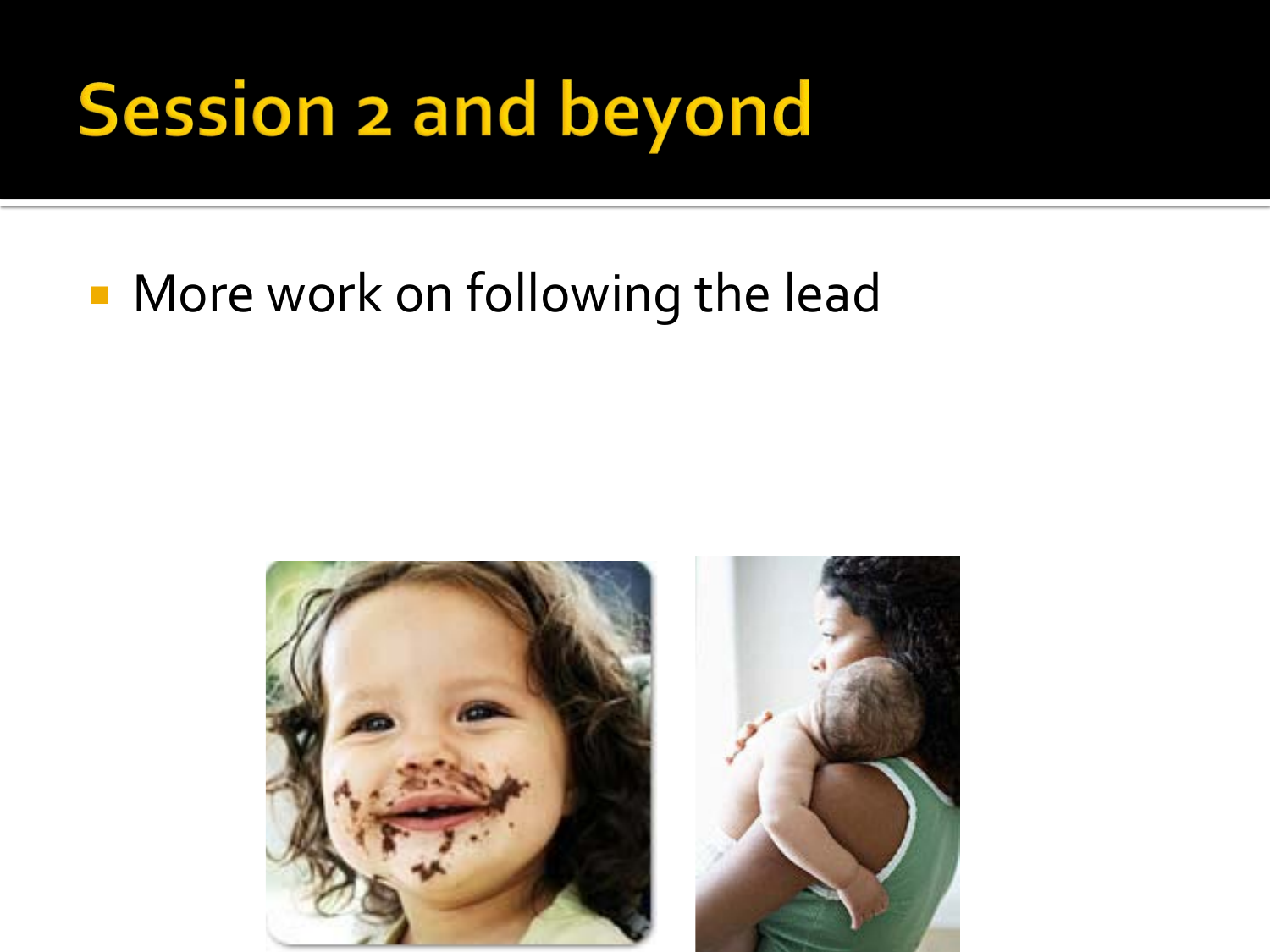### **Focus for Foster Mother**

- **Ask birth parent questions that make her** expert
- **For example:** 
	- How does he normally play at home?
	- Does he have a favorite toy to play with?
	- What makes him smile/laugh?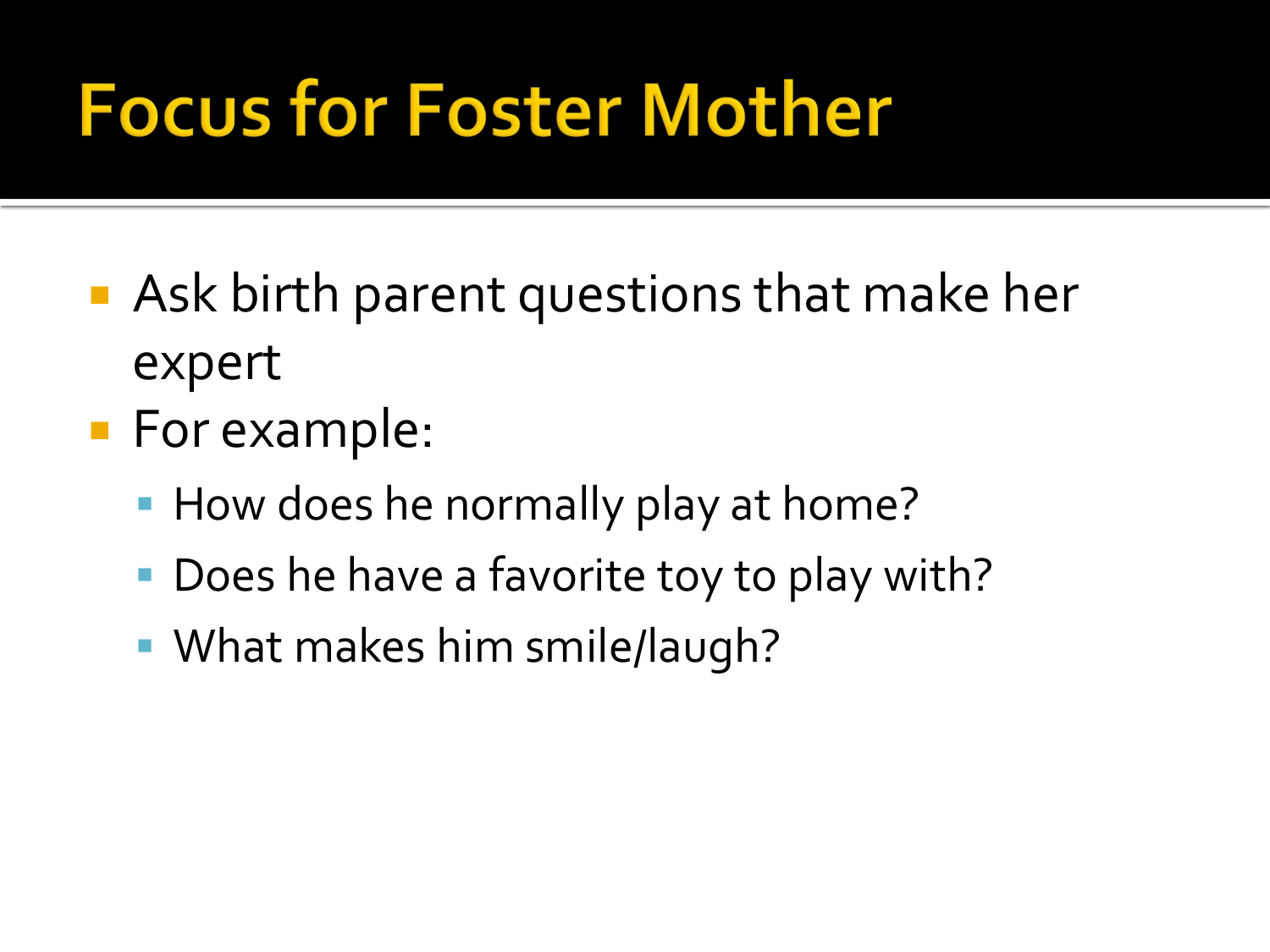#### **Focus for Foster Mother**

- **Start working to comment in the moment on** following the lead and delight
	- E.g., "Oh my gosh, did you see him light up when you smiled at him like that?
	- **"** "You are so good at following his lead. They've been telling me how important it is, and I just saw you pick up the phone when he handed it to you. What a great example!"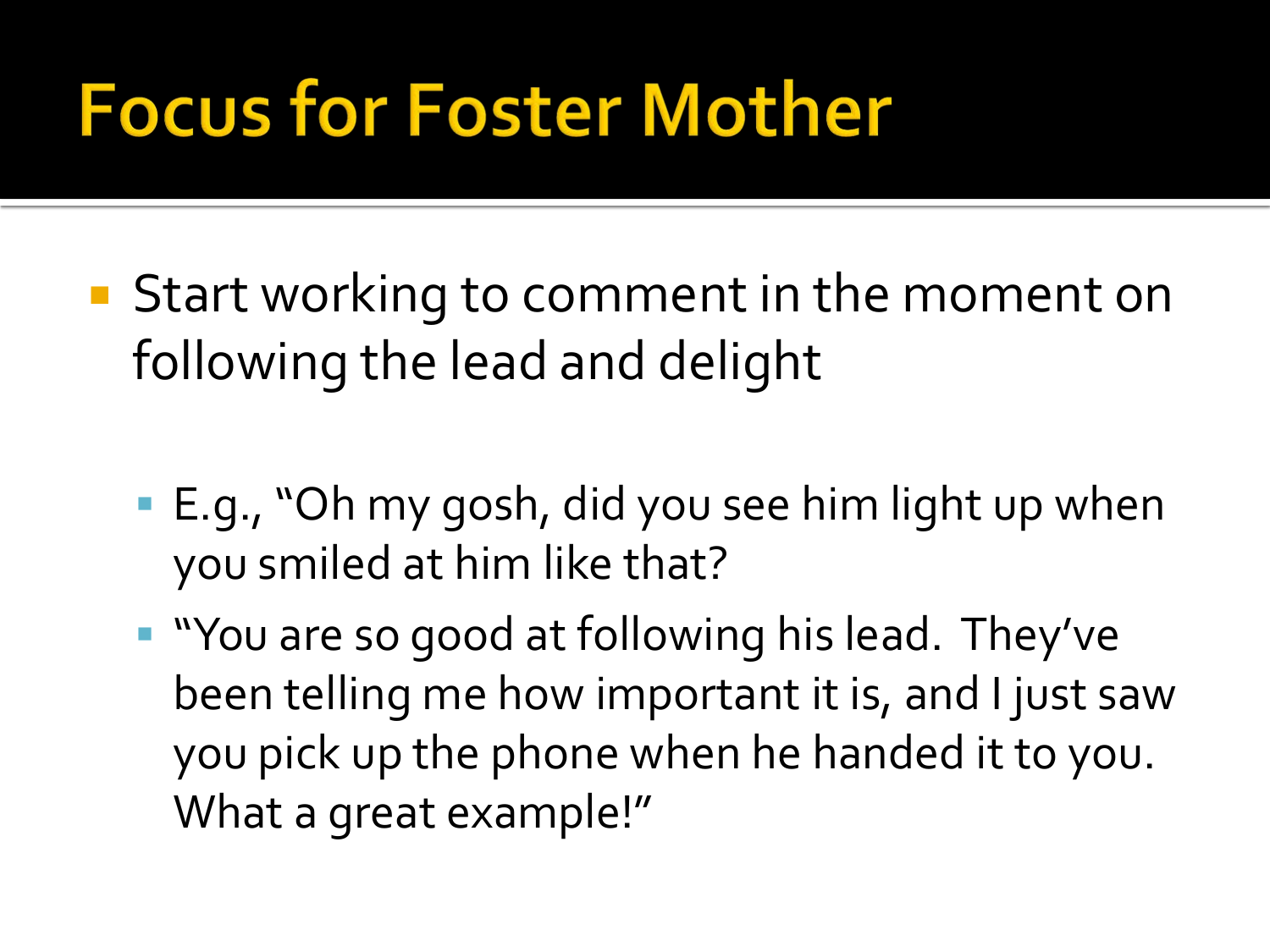

- First, 2 pilot foster/birth parents **Then, small randomized clinical trial** 
	- Half do visitation as usual (whatever that is)
	- **Half do Enhanced visitation**